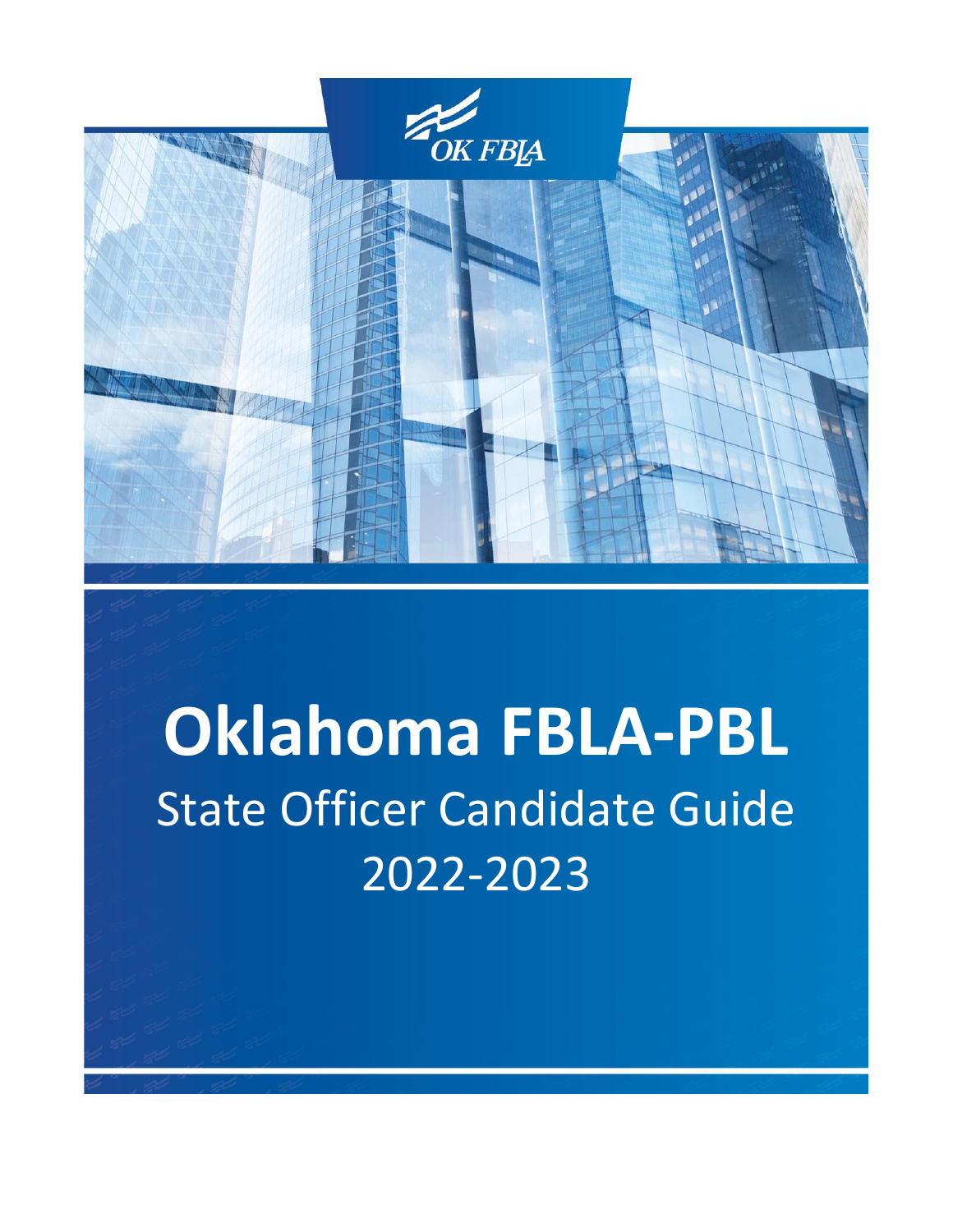# **Intent to Run for State/National Office**

Submit this completed form with the other components to the Oklahoma FBLA-PBL Online State Officer Candidate Application. <https://oklahomafblapbl.org/state-officer-application/>

| Student<br>Name:  | Grade in<br>School:    |  |
|-------------------|------------------------|--|
| Email<br>Address: | School Name:           |  |
| Age:              | Birthdate:             |  |
| GPA*:             | Years in FBLA-<br>PBL: |  |

\*2.75 GPA minimum. Official transcript will be required with full application.

*I* understand that *I* must complete the remainder of the application package as outlined in the *State Officer Candidate Guidelines to be officially on the ballot for a state officer position during the 2022-2023 school year. I understand as a state officer, I must be enrolled in a creditgenerating business education sequenced course or have completed a business education sequence as defined by my district.*

## **OFFICER ELECTION PROCESS**

All applicants will complete the following process to run as a State Officer Candidate:

- 1. Complete Application Parent/Guardian Signatures only required for FBLA/ML students.
- 2. Attend a State Officer Candidate Orientation at SBLC
- 3. State Officer Candidate Virtual Interview prior to SBLC scheduled March 14-17 with your adviser, if applicable
- 4. Present Candidate Speech during Opening Session of SBLC
- 5. Answer On-Stage Question in the Opening Business Session of SBLC

Officer Candidates will not be elected/run for a specific position on the State Officer Team but run to be elected to the team. Officer positions will be slated thereafter.

There are three (3) state officer positions available for the 2022-2023 State Officer Team. Of these three positions, if there is no representation from one of the divisions (FBLA or PBL), then a  $4<sup>th</sup>$  officer will be appointed from that division.

### **PLEASE NOTE**

- $\checkmark$  All candidates are required to attend the State Leadership Conference.
- $\checkmark$  In addition to this application and forms, each candidate must include the following:
	- o Current transcript with GPA highlighted
	- o Resume, including qualification for office (not to exceed two pages)
	- o Two letters of recommendation (Chapter Adviser and one other)
- ✓ All applications must be received by **12:00pm on February 28, 2022**.
- $\checkmark$  Send any questions and/or submit your application, scan, and send all files to: [statedirector@oklahomafblapbl.org](mailto:statedirector@oklahomafblapbl.org)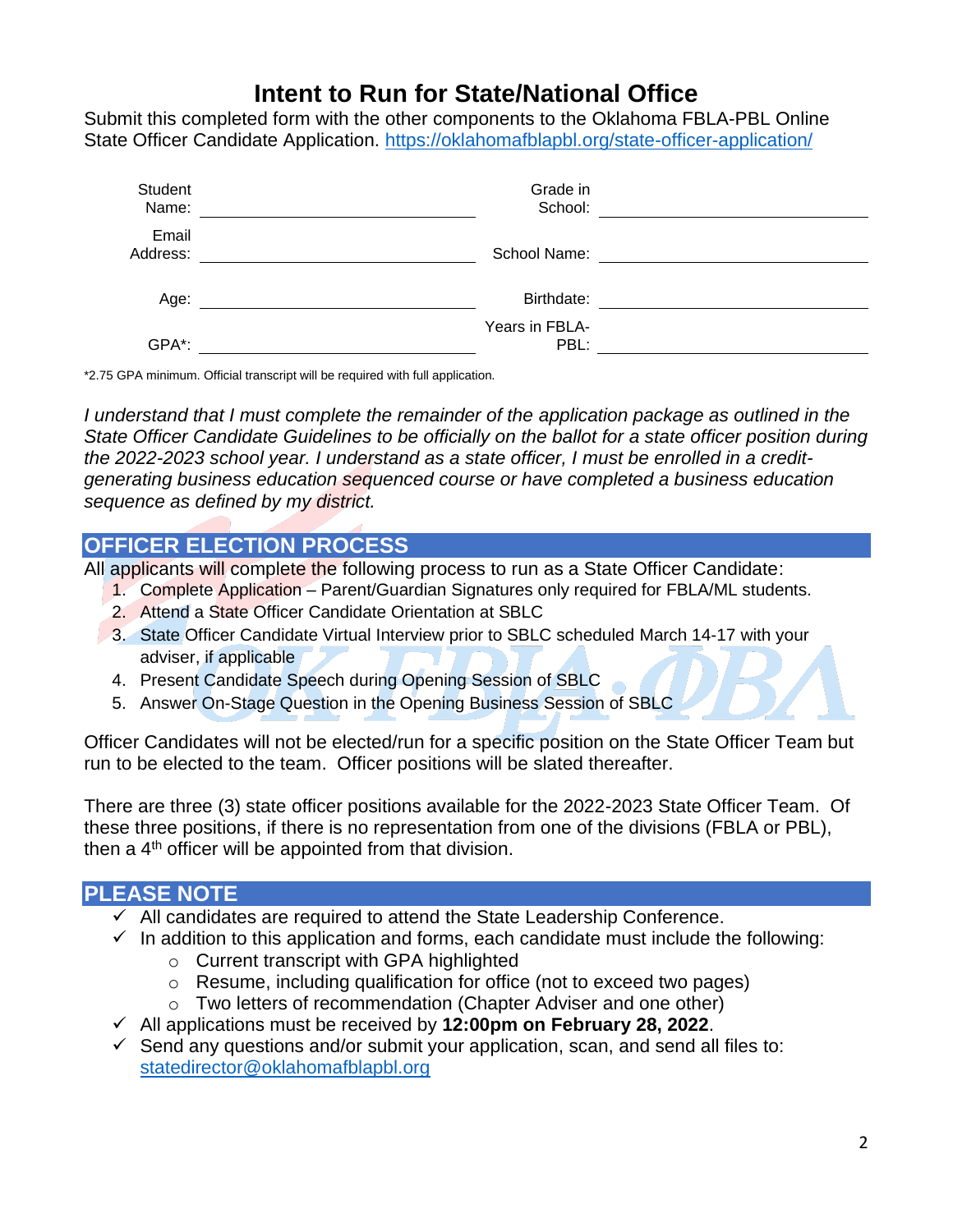# **State/National Officer Applicant Questionnaire**

Type and submit the following questions with your application packet. This is your opportunity to explain further anything that makes you the best candidate for your desired position. Answers must be as complete as possible. No more than 2 paragraphs per answer to any one question.

| Why do you wish to become a state officer of<br>Oklahoma State FBLA-PBL?                                | What do you believe will be the primary duties of an<br>officer?              |
|---------------------------------------------------------------------------------------------------------|-------------------------------------------------------------------------------|
|                                                                                                         |                                                                               |
|                                                                                                         |                                                                               |
|                                                                                                         |                                                                               |
|                                                                                                         |                                                                               |
|                                                                                                         |                                                                               |
| How do you plan to schedule your time to accomplish                                                     | Explain the time commitment involved, including time                          |
| these tasks?                                                                                            | away from home and school, in the office you seek.                            |
|                                                                                                         |                                                                               |
|                                                                                                         |                                                                               |
|                                                                                                         |                                                                               |
|                                                                                                         |                                                                               |
|                                                                                                         |                                                                               |
| How have you helped promote FBLA-PBL in your                                                            | From a personal standpoint, what has being a FBLA-                            |
|                                                                                                         |                                                                               |
| local chapter?                                                                                          | PBL member done for you?                                                      |
|                                                                                                         |                                                                               |
|                                                                                                         |                                                                               |
|                                                                                                         |                                                                               |
|                                                                                                         |                                                                               |
|                                                                                                         |                                                                               |
| If elected, what projects would you encourage the<br>state officer team to consider in order to enhance | What would you like to learn as a leader, when you<br>become a state officer? |
| FBLA-PBL and why?                                                                                       |                                                                               |
|                                                                                                         |                                                                               |
|                                                                                                         |                                                                               |
|                                                                                                         |                                                                               |
|                                                                                                         |                                                                               |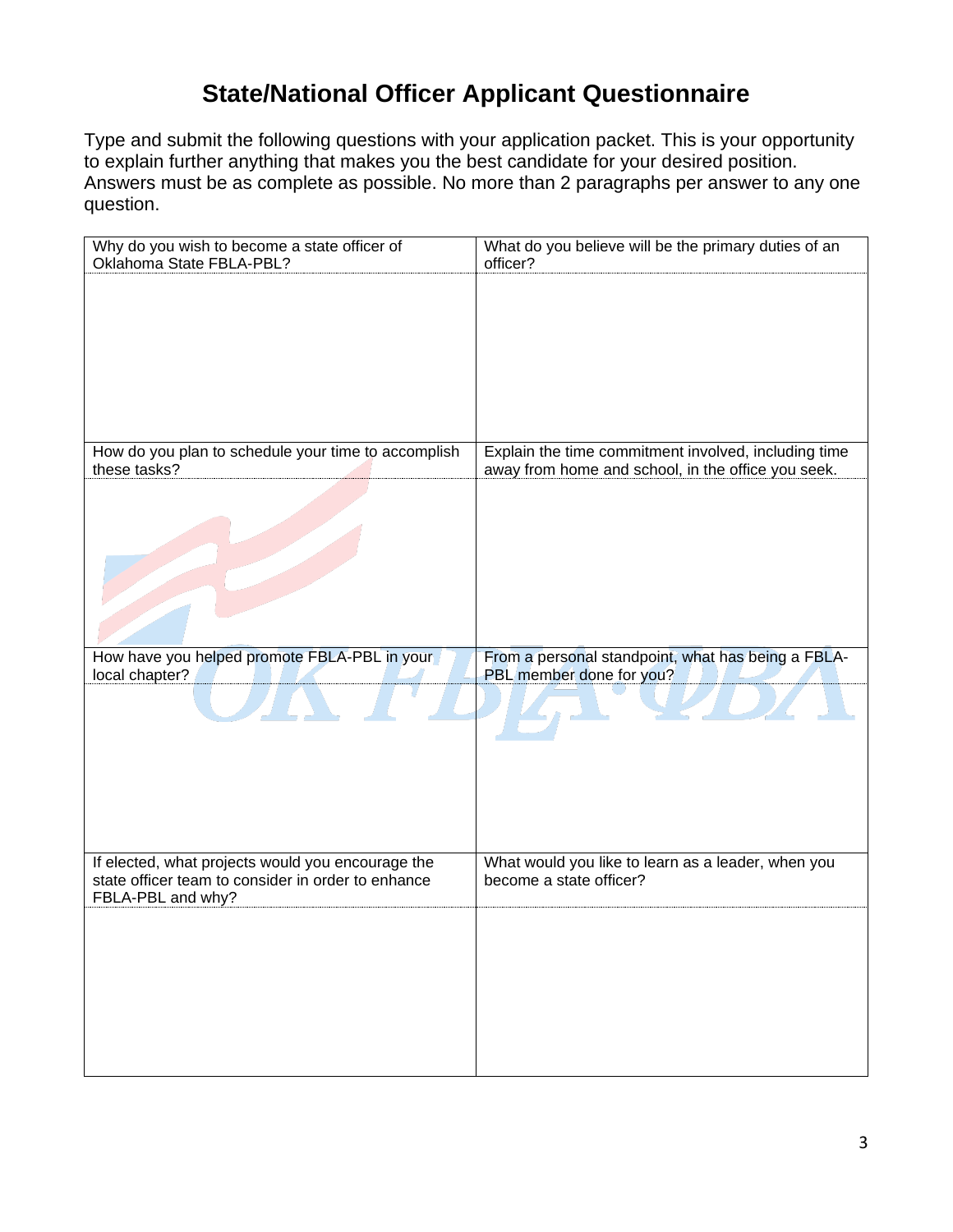*"I confirm the statements above are my own and materials I am submitting for candidacy are accurate and correct to the best of my knowledge. I agree to uphold the Creed of FBLA-PBL,*  and to do my best work possible to represent my Office, Chapter, Region, and the State of *Oklahoma in my activities as a State Officer."*

| <b>Student Applicant Signature</b>                                                  | Date            |
|-------------------------------------------------------------------------------------|-----------------|
| I agree to have my responses made anonymously available for<br>publicity purposes:  |                 |
|                                                                                     | <b>Initials</b> |
| I agree to have photos of me used in website and marketing materials<br>if elected: |                 |
|                                                                                     | <b>Initials</b> |
|                                                                                     |                 |
|                                                                                     |                 |
|                                                                                     |                 |
| Submit applications to: statedirector@oklahomafblapbl.org                           |                 |
| If you have any questions, please contact the Oklahoma FBLA-PBL State               |                 |
| Director: statedirector@oklahomafblapbl.org                                         |                 |
| Thank you!                                                                          |                 |
|                                                                                     |                 |
|                                                                                     |                 |
|                                                                                     |                 |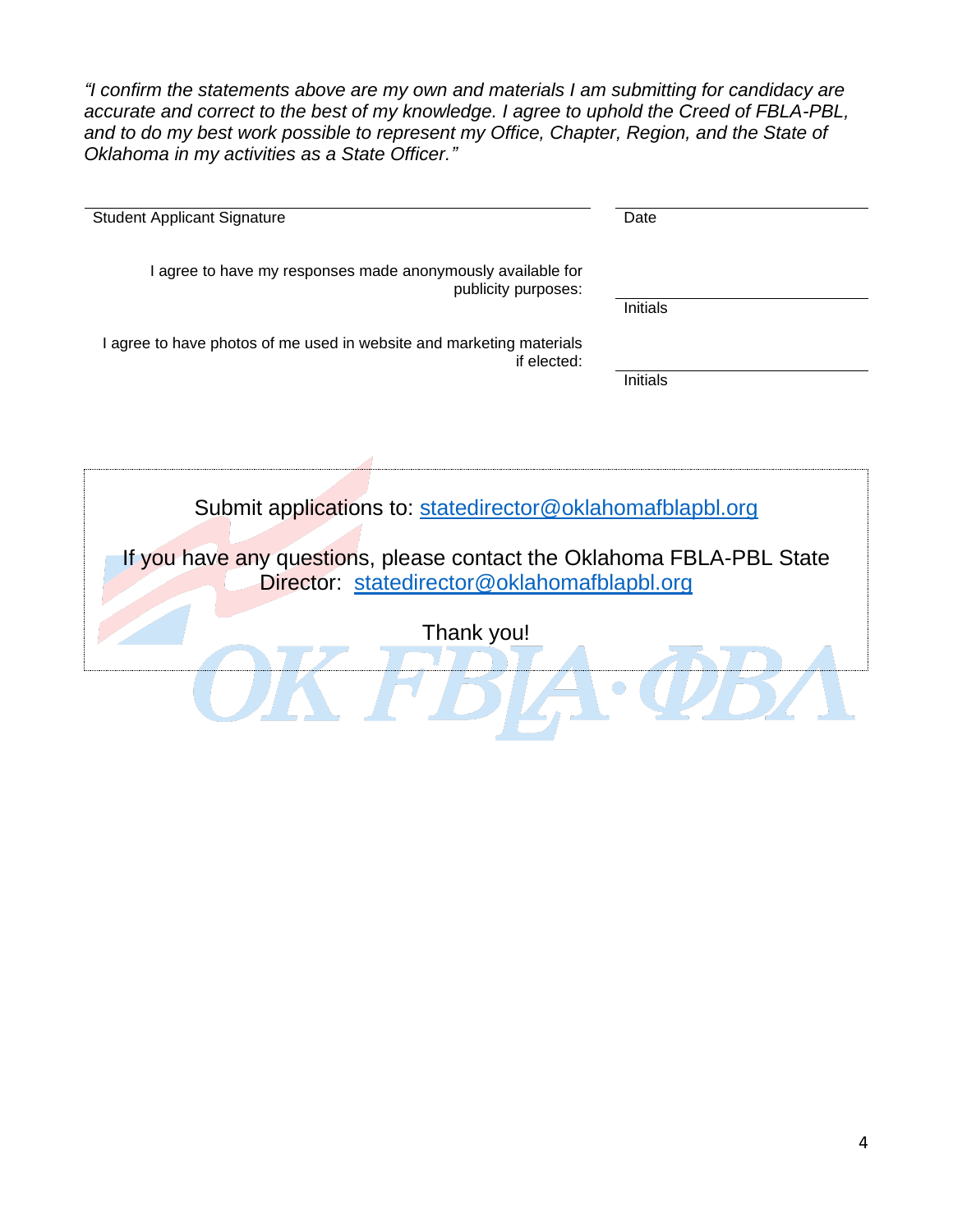## **STATE & NATIONAL OFFICER CANDIDATE AGREEMENT INFORMATION SHEET**

#### **Purpose:**

Becoming an Oklahoma FBLA-PBL State Officer requires a commitment on the part of all parties concerned. To make that commitment, each party must understand the responsibility to this leadership training experience. For a candidate to be eligible for office, all parties indicated *must*  sign this agreement.

State Officer Candidates should understand that, if elected, attendance at all state officer meetings and activities is required. Failure to attend any of these meetings will result in their removal from office, except for emergencies/unsafe traveling conditions. It should also be understood that an officer may be removed from office if he/she fails to comply with state officer responsibilities/assignments, for failure to participate in activities, and for conduct which would reflect negatively on Oklahoma FBLA-PBL or the State Officer Team.

#### **If elected, the candidate agrees to:**

- 1. Perform to the best of his/her ability the duties of the elected office.
- 2. Maintain an un-weighted GPA of 2.75 or better based on a 4.0 scale during their term of office. The State President (FBLA and PBL) must maintain a 3.0 GPA or higher based on a 4.0 scale during his or her term of office.
- 3. Attend and participate in **ALL** activities scheduled by the Oklahoma Association of FBLA-PBL including, but not limited to state officer meetings, state officer training, and conferences and attest that, "I fully understand the responsibilities and obligations of the position I seek; and, if elected, will carry them out to the very best of my ability. I further understand that if, in the opinion of the majority of the Management Team and State Adviser, I fail to fulfill my responsibilities and obligations of office, and/or I violate the Oklahoma FBLA-PBL Student Code of Conduct, I can be removed from office."

State officers are strongly encouraged, but not required, to attend the following conferences: **National Fall Leadership Conference** and **National Leadership Conference.**

Oklahoma FBLA-PBL will pay all expenses for required activities. Please note that while Oklahoma FBLA-PBL pays most travel expenses, some extra expenses will be the responsibility of each state officer (meals during travel to and from meetings and personal spending money). If an officer attends either of these conferences, he/she will be expected to fully participate in all conference activities as instructed by state staff.

#### **The Parent(s)/Guardian(s) Agree To:**

- 1. Authorize state officer to visit Oklahoma schools and participate in all Oklahoma FBLA-PBL chapter activities, state officer meetings, and other official officer duties for the purpose of conducting official FBLA-PBL state officer business.
- 2. Encourage the state officer to take full benefit of the leadership development experience.
- **3.** Authorize the state officer's name/likeness in publications, productions, promotions, and on websites for informational, promotional, and other related purposes without further consideration.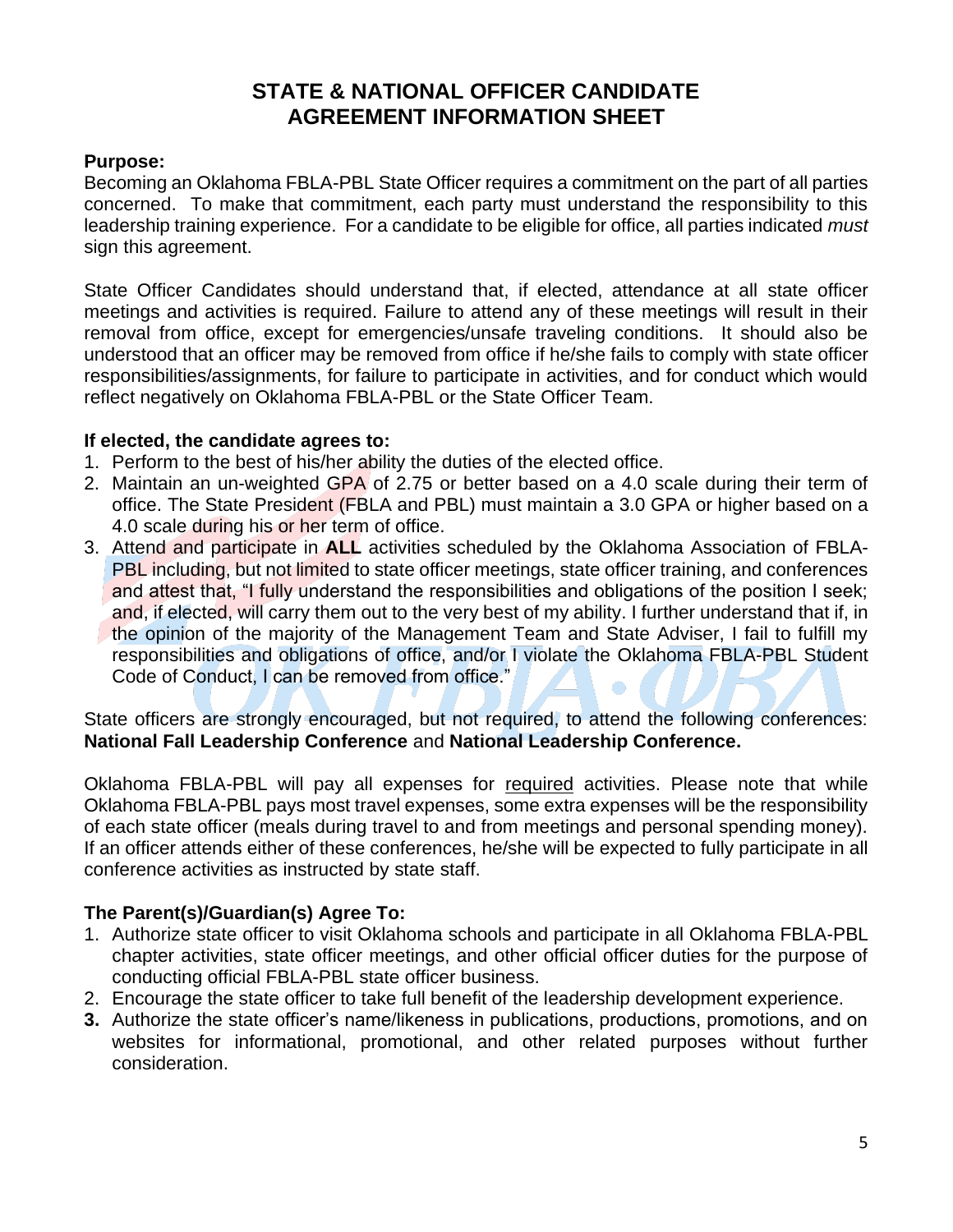## **STATE & NATIONAL OFFICER CANDIDATE AGREEMENT SIGNATURE FORM**

#### **Adviser(s) and All School Officials Listed Below Agree To:**

- 1. Recommend for state office only those candidates who are qualified. (See qualification information provided.)
- 2. Host meetings, when possible, of the state officers upon request of the State Director.
- 3. Ensure the candidate's attendance at all required Oklahoma FBLA-PBL activities.
- 4. Permit the candidate to visit Oklahoma schools and participate in FBLA-PBL chapter activities for the purpose of conducting official FBLA-PBL state officer business.
- 5. Certify that the candidate has earned a GPA of 2.75 (4.0 base) or better for the term preceding the election and that officer maintains this during their term of office. The State President has earned a 3.0 GPA (4.0 base) or better for the term preceding the election and maintain this during their term of office.
- 6. Read the State Officer Candidate Agreement and State Officer Code of Conduct Agreement and discuss its implications with the student.
- 7. Host an affiliated FBLA-PBL chapter at your school.
- 8. Participate in the Oklahoma State Executive Council (the local adviser to a state officer is an ex-officio member of this Council).

| Candidate Signature <sup>1</sup>    | <b>Candidate Name, Printed</b>     | <b>Date</b> |
|-------------------------------------|------------------------------------|-------------|
| <b>Chapter Adviser Signature</b>    | <b>Chapter Adviser, Printed</b>    | Date        |
| Parent/Guardian Signature           | Parent/Guardian, Printed           | Date        |
| High School Administrator Signature | High School Administrator, Printed | Date        |
| Athletic Coach(es) Signature        | Athletic Coach(es), Printed        | Date        |
| Candidate Employer(s) Signature     | Candidate Employer, Printed        | Date        |

<sup>&</sup>lt;sup>1</sup> If you change schools, jobs and/or sports at any time during your state officer year and signatures above are not complete and current; this document must be signed again and resent to Oklahoma FBLA-PBL.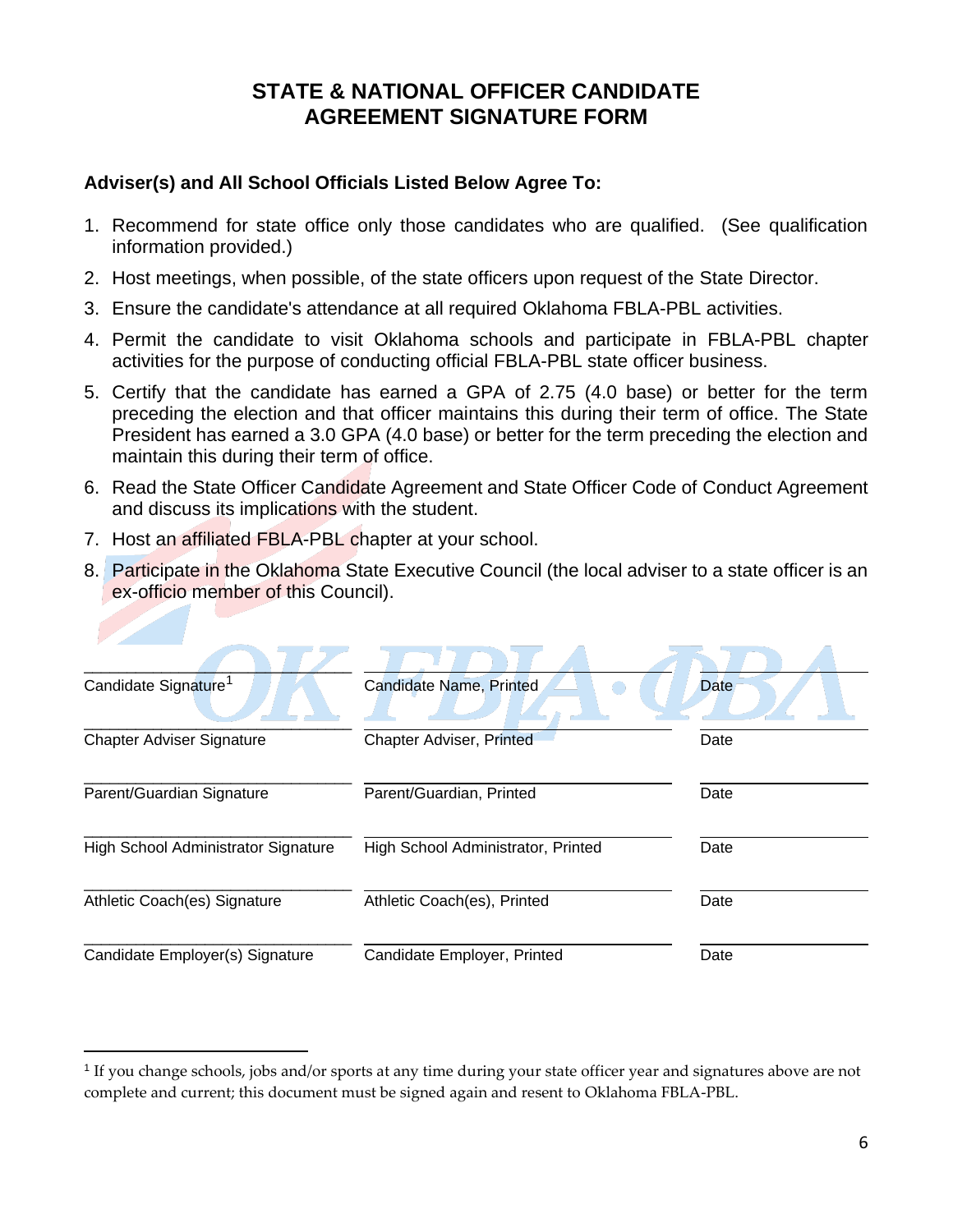## **STATE & NATIONAL OFFICER CONDUCT AGREEMENT**

*This applies for the full term of office*

FBLA-PBL and related programs offer training to students with career objectives in the fields of business, management, entrepreneurship, and technology, among many other fields. Because individual conduct and appearance is an aspect of this training, it becomes the responsibility of each and every participant to see that proper conduct is adhered to at all times. Violations of this conduct code will not be tolerated and may result in disqualification from competition, being sent home at the individual parent and/or guardian expense, removal from FBLA-PBL office, forfeiture of awards, suspension from future FBLA-PBL activities, and/or other appropriate measures.

- 1. Participants must abide by all rules and regulations of FBLA-PBL, appropriate school district policies, and applicable laws and ordinances from the time he/she leaves his/her home or school for any activity and the time he/she returns to the same home or school following the activity.
- 2. There shall be no defacing or stealing of property. Any damages to any property or furnishing must be paid or replaced by the individual or chapter involved. Violators may be referred to the police and sent home.
- 3. No narcotics in any form shall be possessed or used by participants at any time, under any circumstances. Violators will be referred to the school administrator, police authorities and sent home.
- 4. No alcoholic beverages shall be possessed or used by any participant regardless of age at any time, under any circumstances. Violators will be referred to the school administrator, police authorities and sent home.
- 5. Possession of weapons and/or any action causing bodily harm or fear of life will not be tolerated. Violators will be referred to the school administrator, police authorities and sent home.
- 6. Student use of tobacco products will not be permitted from the time he/she leaves his/her home or school for any activity and the time he/she returns to the same home or school following the activity.
- 7. Officers will fully participate in all conference general sessions (such as opening and awards) and assigned activities as instructed by state staff. (Including workshops, competitive events, meetings, etc.)
- 8. Participants should keep their adult advisers informed of their activities and whereabouts at all times. Identification badges are to be worn at all appropriate times.
- 9. Students of the opposite sex shall not be permitted to be in the same room unless the door is fully open so that someone in the hall may have a clear view into the room or the adviser is present.
- 10. Inappropriate sexual conduct and/or behavior is prohibited.

\_\_\_\_\_\_\_\_\_\_\_\_\_\_\_\_\_\_\_\_\_\_\_\_\_\_\_\_\_\_\_\_\_\_\_\_\_\_\_\_\_\_\_\_

\_\_\_\_\_\_\_\_\_\_\_\_\_\_\_\_\_\_\_\_\_\_\_\_\_\_\_\_\_\_\_\_\_\_\_\_\_\_\_\_\_\_\_\_

- 11. The dress code will be followed at all times.
- 12. Participants in the presence, and/or having direct knowledge (not hearsay or rumor) of conduct violations must immediately separate themselves from the situation and report the violation to their adviser. Failure to do so will be viewed as the equivalent to participating in the transgression.
- 13. Minimum penalties for violations of this conduct code may be imposed at the discretion of the adviser, state management team, and/or the Board of Advisers. Additional penalties may also be imposed at the discretion of the chapter adviser and/or school officials according to individual school district policies and guidelines.

Student Signature Date

Parent/Guardian Signature Date Date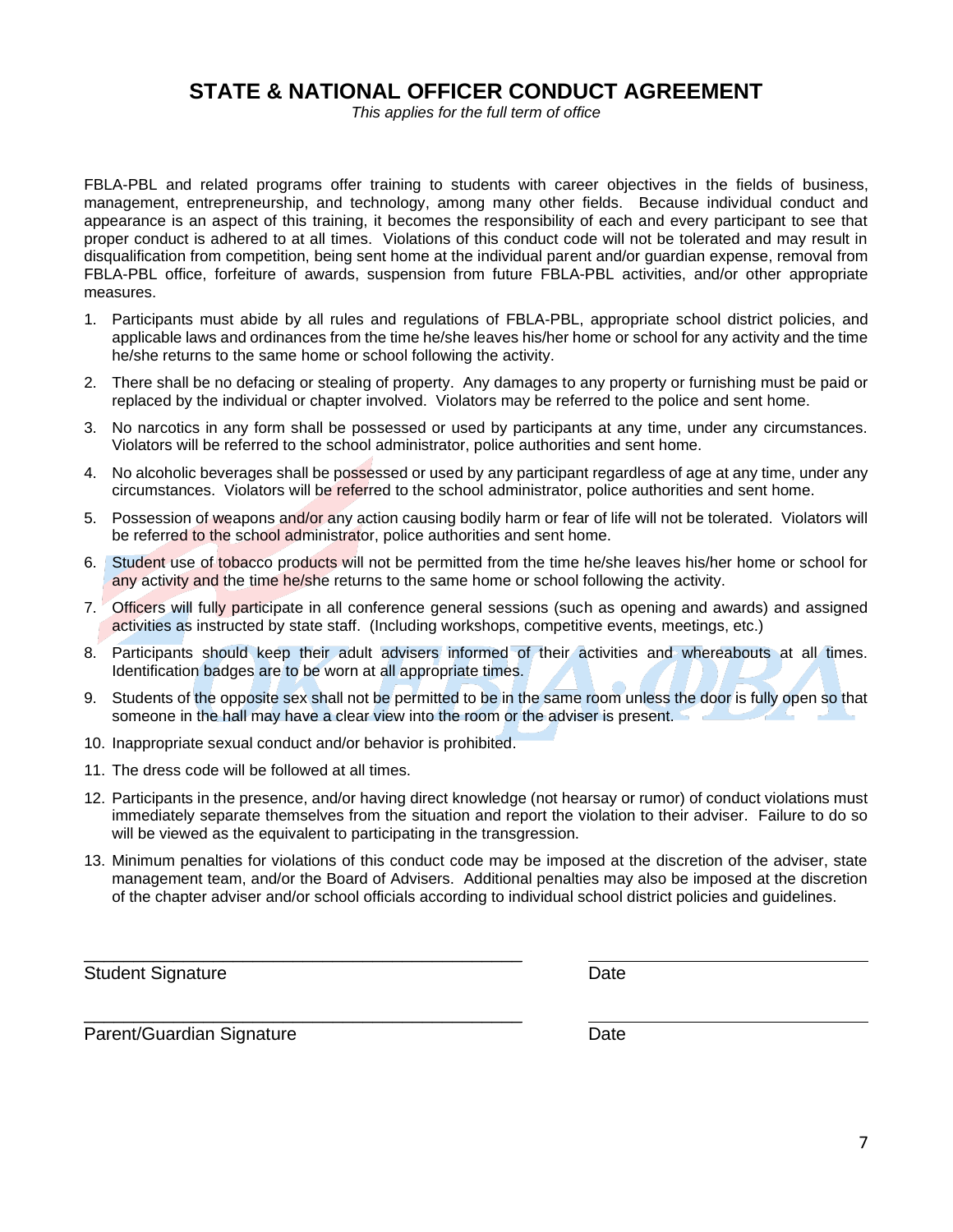# **STATE & NATIONAL OFFICER TRAVEL FORM**

Student Name: The Contract of the Contract of the Phone: Phone: Phone: Phone: Phone: Phone: Phone: Phone: Phone: Phone: Phone: Phone: Phone: Phone: Phone: Phone: Phone: Phone: Phone: Phone: Phone: Phone: Phone: Phone: Phon

Event or Meeting Description: *All State Officer Responsibilities during Term in Office*

**All students must adhere to their local school district's student transportation policy and procedures. Please attach a copy of the district policy and forms pertaining to student travel for this event and complete the form below. All travel must be pre-approved before each event.** The above-named student may drive herself/himself to the above function as part of her/his official responsibilities. All travel must be pre-approved before each event by the State Director. The above-named student will be allowed to ride with representatives of the state association or its agents/contractors to get to or during the above function as part of her/his official responsibilities. By signing below the parties agree to abide by all policies and information included this form: *As a school district official, my signature below verifies that the above modes of transportation are not in violation of the \_\_\_\_\_\_\_\_\_\_\_\_\_\_\_\_\_\_\_\_\_\_\_\_\_\_\_ School District student transportation policy.*   $\overline{\phantom{a}}$  ,  $\overline{\phantom{a}}$  ,  $\overline{\phantom{a}}$  ,  $\overline{\phantom{a}}$  ,  $\overline{\phantom{a}}$  ,  $\overline{\phantom{a}}$  ,  $\overline{\phantom{a}}$  ,  $\overline{\phantom{a}}$  ,  $\overline{\phantom{a}}$  ,  $\overline{\phantom{a}}$  ,  $\overline{\phantom{a}}$  ,  $\overline{\phantom{a}}$  ,  $\overline{\phantom{a}}$  ,  $\overline{\phantom{a}}$  ,  $\overline{\phantom{a}}$  ,  $\overline{\phantom{a}}$ School Administrator Signature Date Date Date *I agree to adhere to the above-named school transportation policy and modes of transportation.* 

Student Signature Date

*I agree to allow my child to use the above-named mode(s) of transportation and give permission for my child to attend this meeting.* 

\_\_\_\_\_\_\_\_\_\_\_\_\_\_\_\_\_\_\_\_\_\_\_\_\_\_\_\_\_\_\_\_\_\_\_\_\_\_\_\_\_\_\_\_\_\_ \_\_\_\_\_\_\_\_\_\_\_\_\_\_\_\_\_\_\_\_\_\_\_\_\_\_\_\_

Parent/Guardian Signature **Date** Date

\_\_\_\_\_\_\_\_\_\_\_\_\_\_\_\_\_\_\_\_\_\_\_\_\_\_\_\_\_\_\_\_\_\_\_\_\_\_\_\_\_\_\_\_\_\_ \_\_\_\_\_\_\_\_\_\_\_\_\_\_\_\_\_\_\_\_\_\_\_\_\_\_\_\_

School Name: **Phone:** Phone: Phone: Phone: Phone: Phone: Phone: Phone: Phone: Phone: Phone: Phone: Phone: Phone: Phone: Phone: Phone: Phone: Phone: Phone: Phone: Phone: Phone: Phone: Phone: Phone: Phone: Phone: Phone: Phon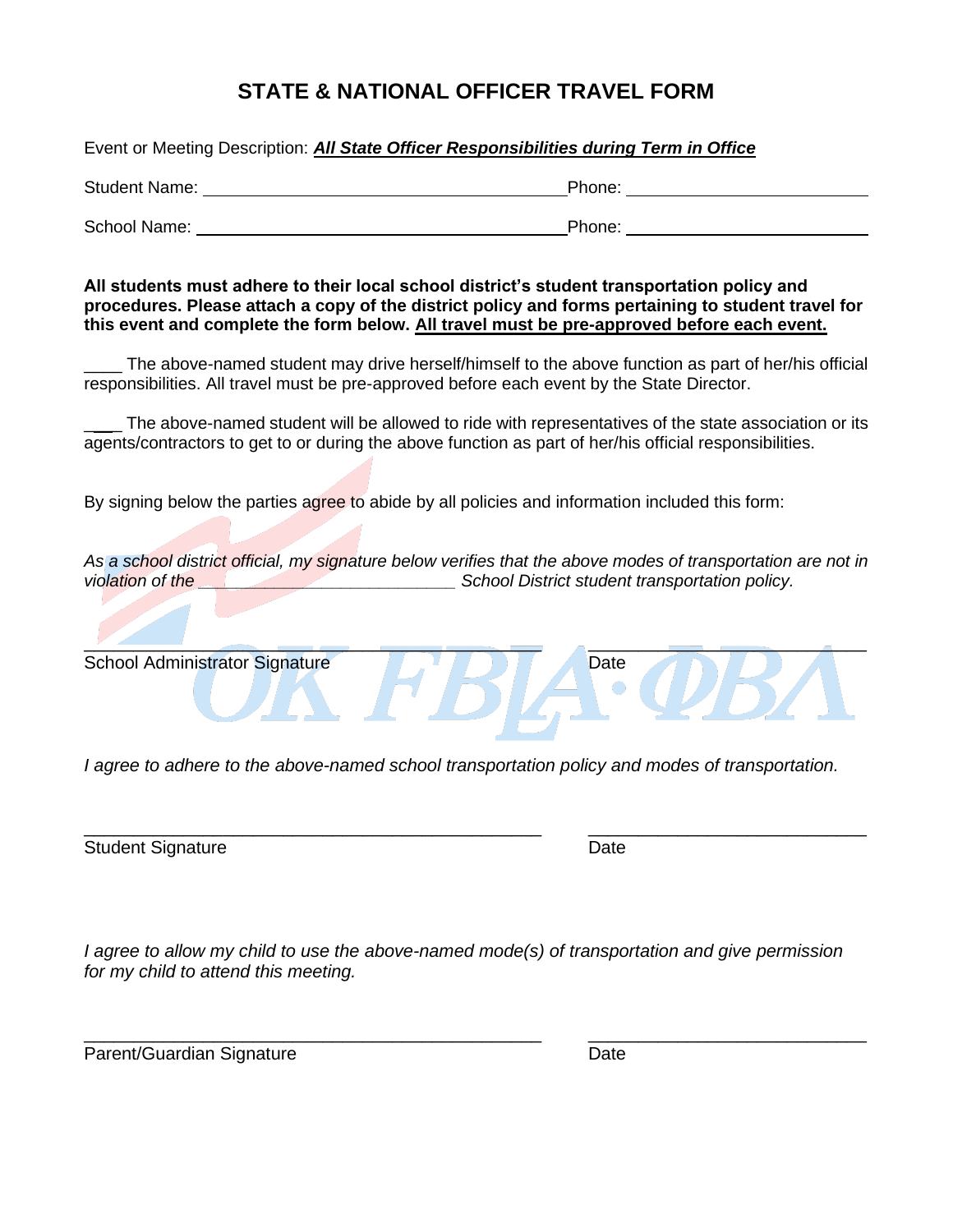# **School Administration Statement of Support**

#### **For School Sponsored Chapters (not Virtual Chapters) Oklahoma FBLA-PBL State/National Officer Candidate Application**

*Candidates need to secure the official endorsement of their FBLA-PBL chapter adviser and school administrator as an officially supported state officer candidate.*

I understand that **FBLA-PBL** is a national and state sponsored organization officially endorsed by the U.S. Department of Education as a co-curricular, integral part of Business Education instruction and program.

I understand that \_\_\_\_\_\_\_\_\_\_\_\_\_\_\_\_\_\_\_\_\_\_\_\_\_\_\_\_\_\_\_\_\_\_\_\_\_\_\_\_ (candidate name) has been officially endorsed by our school's FBLA-PBL chapter, our FBLA-PBL chapter adviser, and his/her parents/guardians to seek Oklahoma FBLA-PBL State Office.

I understand that if the above-named student is elected to serve as a state officer that he/she will be required to attend meetings, leadership conferences, and education activities that occur during the regular instructional period.

Our school agrees to maintain an active local FBLA-PBL chapter and chapter adviser/Business Education teacher during the above-named student's term of service as an Oklahoma FBLA-PBL State Officer.

Our school agrees to support the above-named student's duties and responsibilities as an Oklahoma FBLA-PBL State Officer including approval of absences and providing chaperone(s) for Department of Education or Oklahoma FBLA-PBL official functions. We also understand that is it the local chapter's responsibility to comply with any school district policies and practices regarding a state officer's participation in Oklahoma FBLA-PBL official functions.

I understand that serving as an Oklahoma FBLA-PBL State Officer is a position of high honor and important responsibility to our school, community, and the citizens of Oklahoma. Our school pledges to work in partnership with the Oklahoma Department of Education and Oklahoma FBLA-PBL to ensure the success of the above-named student's leadership, academic, and career pursuits while serving as a state officer.

AUTHORIZED BY:

Print Name of Administrator **Print Name of Adviser** 

Print Title of Administrator **Print Title of Adviser** 

Signature of Administrator **Signature of FBLA-PBL Adviser** Signature of FBLA-PBL Adviser